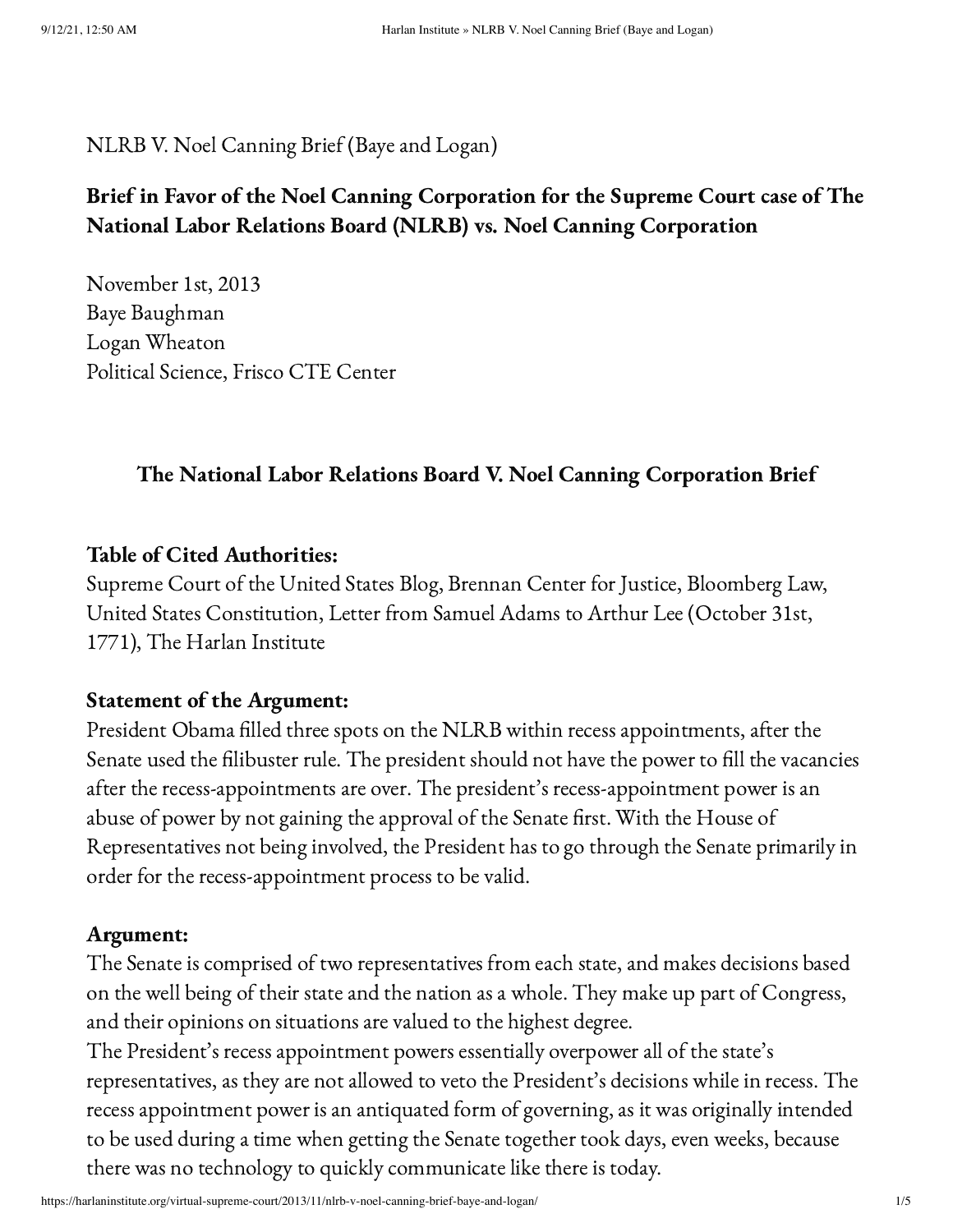This power is not only ethically reprehensible, but is outdated because communications technology today is more advanced.

The Presidents of the past and the United State's current one, Barack Obama, have abused the power to have their own representatives appointed, and completely ignoring the Senate. This power was recently abused when President Obama nominated labor attorney Craig Becker to the NLRB on July 9th, 2009. The Senate Republicans subsequently filibustered the nominee's appointment vote, and Craig Becker was blocked from holding the position. However, eight months later, on March 28th, 2010, President Obama appointed Becker to the NLRB via his recess appointment powers, completely bypassing any Senate vote. This power is wholly undemocratic, and concentrates an extreme amount of power into the executive branch's hands. With recess powers, the President is likely to take an undemocratic clearly shown by President Obama's most recent recess appointment, when even though the Senate clearly voiced their disapproval, the President went ahead and made the appointment regardless.

In a letter from Samuel Adams to Arthur Lee, Adams explains that Massachusetts postpones executive business until the sessions have concluded. Part of the letter stated, "With regard to the Council, it is hardly possible for any one at a distance to ascertain their political Sentiments from what they see of their determinations published [sic] here in general, for it has been the practice of the Governor to summon a general Council at the Time when the Assembly is sitting & of Course the whole Number of Councilors [sic] is present—but in their Capacity of Advisers to the Governor they are adjourned [sic] from week to week during the Session of the Assembly & till it is over when the Country Gentlemen Members of Council return home. Thus the general Council being kept alive by Adjournments, the principal & most important part of the Business of their executive department is done by seven or eight who live in & about the Town, & if the Governor can manage a Majority of s small a Number, Matters will be conducted according to his mind. I believe I may safely affirm that by far the greater Number of civil officers have been appointed at these adjournments; so that it is much the same as if they were appointed solely by our ostensible Governor or rather by his Master, the Minister for the time being." This letter is proof that the Governor and officials would take certain measures and make appointments, so that they don't have to worry about being disapproved by the Senate. In the full-length letter, Adams explained briefly his opinions on their appointments and how they directly relate to the recess-appointments. In sum, this shows that the president, nor officials, should be able to make recess appointments past the point of the allowed time period. The senate has an important role in the recess-appointment process. The website had a expert from the Constitution that stated,"[The President] shall nominate, and, by and with the Advice and Consent of the Senate, shall appoint Ambassadors, other public Ministers and Consuls, Judges of the supreme Court, and all other Officers of the United States, whose Appointments are not herein otherwise provided for, and which shall be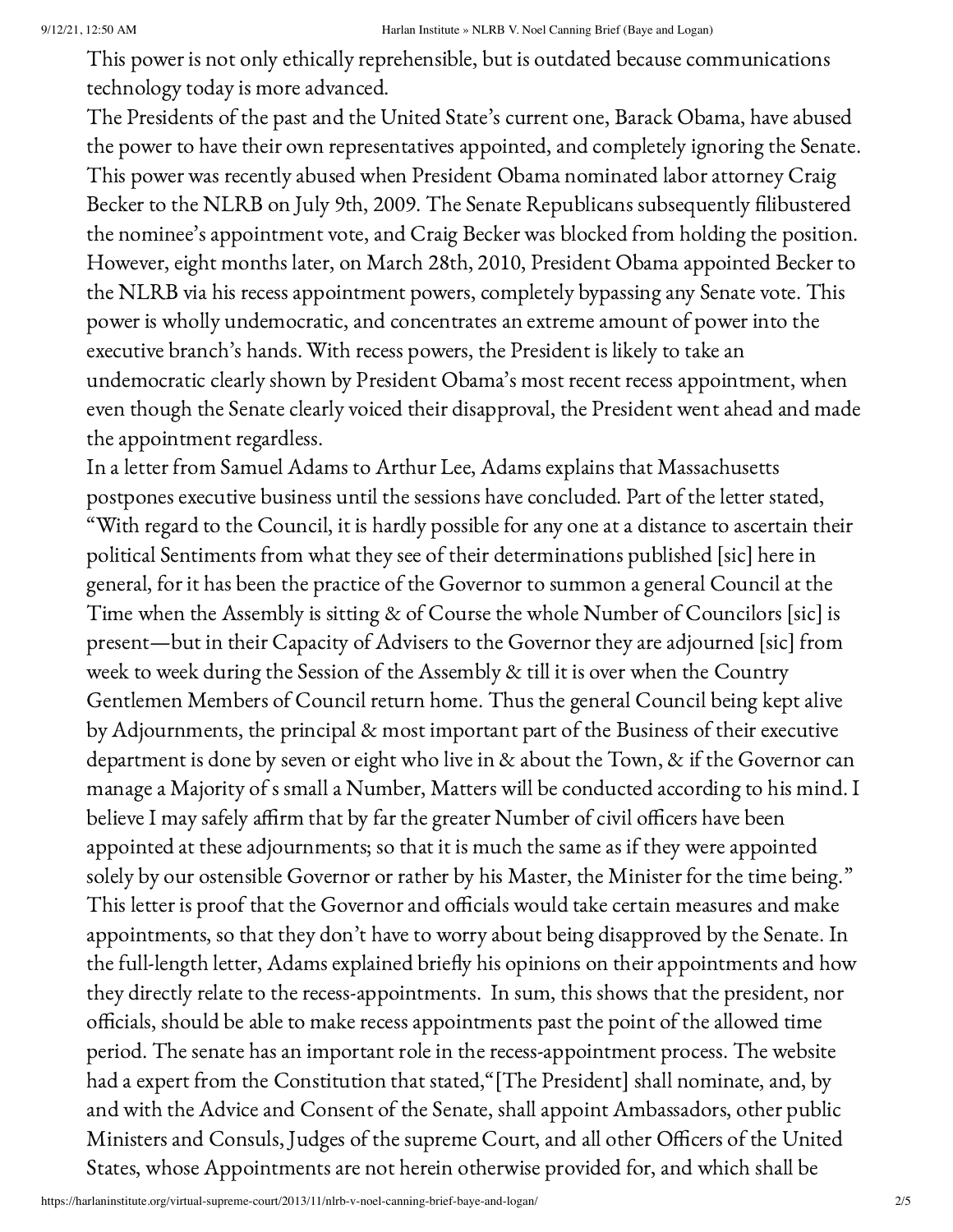established by Law: but the Congress may by Law vest the Appointment of such inferior Officers, as they think proper, in the President alone, in the Courts of Law, or in the Heads of Departments.", again this was to show that the president must gain the approval of the senate before the appointment is final. Also, it is important to understand that the House of Representatives have no power in the appointment process. The Senate is the only part of the government that has the right to be involved in the recess process. In Alexander Hamilton's Constitutional Convention of 1787, him and his delegates made decisions and met to arrange the current appointment process. The Federalist No. 77, which Hamilton took a role in adding to, said "A body so fluctuating, and at the same time so numerous, can never be deemed proper for the exercise of that power. Its unfitness will appear manifest to all . . . All the advantages of the stability, both of the executive and of the senate, would be defeated by this union; and infinite delays and embarrassments would be occasioned. The example of most of the states in their local constitutions encourages us to reprobate the idea." This exemplifies the point additionally that the recess appointment ends right after the session, which further explains that Obama doesn't have the right to appoint officials after the session is over. Though there are many more examples and historical letters from president's that connects to the point of the Senate's power, the Letter of Cato IV on July 3<sup>rd</sup>, 1789 is important. This letter explains the president's power in the legislature and the recess process. The small excerpt from the letter states, Though the president, during the sitting of the legislature, is assisted by the senate, yet he is without a constitutional council in their recess- he will therefore be unsupported by proper information and advice, and will generally be directed by minions and favorites, or a council of state will grow out of the principal officers of the great departments, the most dangerous council in a free country…" This portrays the idea that, yet again, the president will not be supported if Obama doesn't present the proper information or give advice. If he doesn't succeed in his power, then the council (Senate) will simply override his power and he won't be recognized in the country. From these last excerpts, it seems to all sum up that whatever Obama moves forth with, he will not please the country, government officials, and won't follow the exact regulations of the recess appointment process. Additionally, in 1789, George Washington wrote a letter to William Drayton informing the people in the district of South Carolina about the appointment process. Washington stated numerous times that he had confidence in the recess process, and that when the Senate returned to session, the process would return to commissions and make time-preserved decisions. The letter basically stated, ""Sir. The Office of Judge of the district Court in and for South Carolina District having become vacant; I have appointed you to fill the same, and your Commission therefore [sic] is enclosed. You will observe that the commission, which is now transmitted to you, is limited to the end of the next Session of the Senate of the United States. This is rendered necessary by the Constitution of the United States, which authorizes the President of the United States to fill up such vacancies [sic] as may happen during the recess of the Senate—and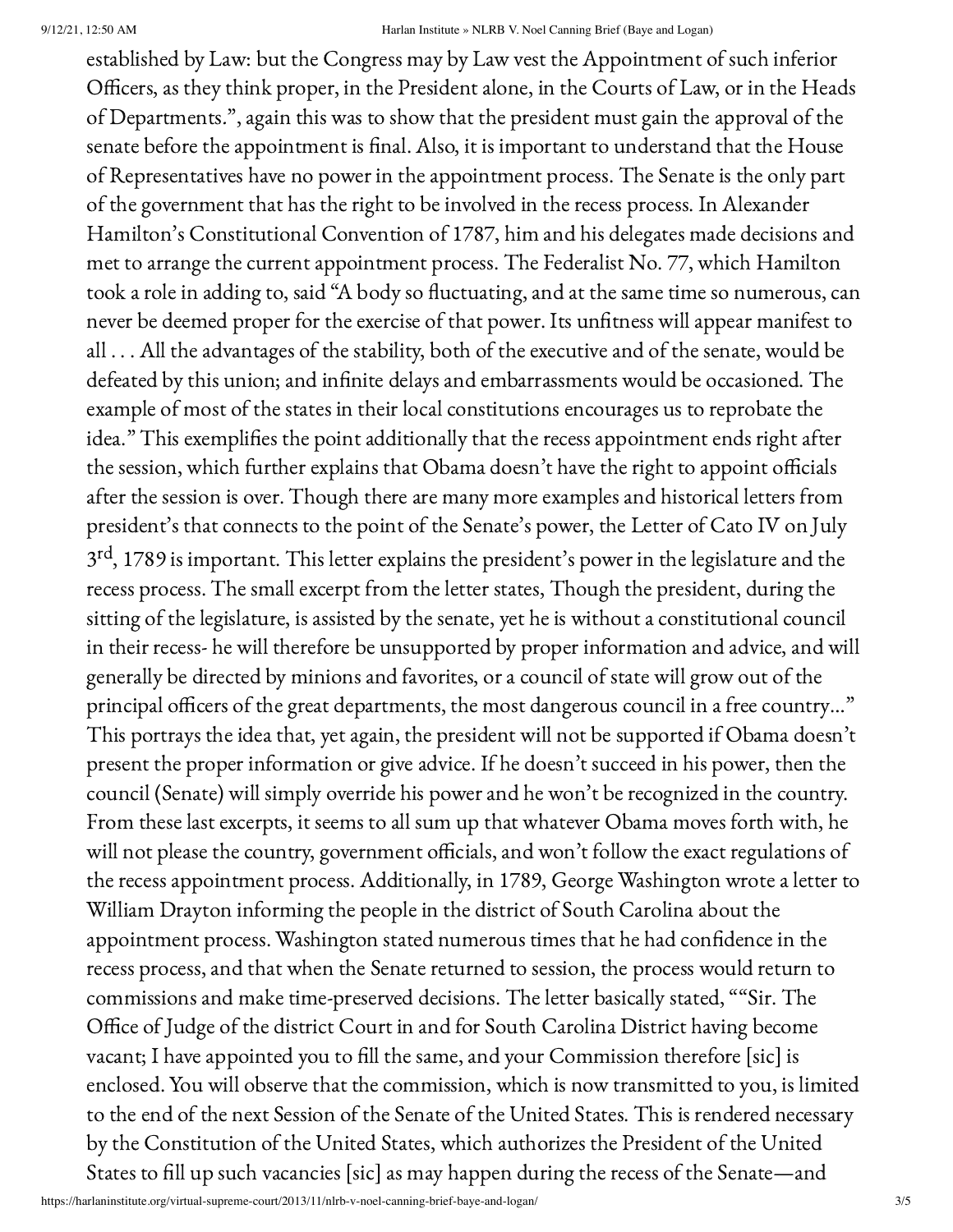#### 9/12/21, 12:50 AM Harlan Institute » NLRB V. Noel Canning Brief (Baye and Logan)

appointments so made shall expire at the end of the ensuing Session unless confirmed by the Senate; however there cannot be the smallest doubt but the Senate will readily ratify and confirm this appointment, when your commission in the usual form shall be forwarded to you." Again, the letter shows that the recess process is "ratified" and confirms the appointment process, which now connects back to Obama's actions. Lastly, Edmund Randolph had a specific opinion on the recess appointments for President Jefferson. This occurred on July  $7^{\text{th}}$ , 1792. The opinion stated, "The question is, whether the President can, constitutionally, during the new recess of the Senate, grant to a chief Coiner a Commission which shall expire at the end of their next session. Is there a vacancy in the office of chief Coiner? An office is vacant when no officer is in the exercise of it. So that it is no less vacant when it has never been filled up, that it is upon the death or resignation of an incumbent. The office of Chief Coiner is therefore vacant. But is the vacancy one, which has happened during the recess of the Senate? It is now the same and no other vacancy, than that, which existed on the 2nd of April 1792. It commenced therefore on that day or may be said to have happened on that day. The Spirit of the Constitution favors the participation in the Senate in all appointments. But as it may be necessary oftentimes to fill up vacancies, when it may be inconvenient to summon the senate a temporary commission may be granted by the President…For though' [sic] I am well aware, that a chief Coiner for satisfactory reasons could not have been nominated during the last session of the Senate; yet every possible delicacy ought to be observed in transferring power from one order in government to another." This states that the president has the ability to fill the position, if the senate hasn't made a nomination prior to the recess appointments.

# Conclusion:

Based on the law, the president is responsible for appointing officials to a various amount of positions. President Obama appointed officers, but he failed in seeking the approval of the Senate, in order for the nominees to hold the position permanently. Obama believed that he could appoint an official during the recess appointment time periods and have that official stay in that spot even when the recess is over. Since the Republicans filibustered the rule immediately, Obama couldn't place the officials, because there was no approval. Under the US Constitution, "[The President] shall nominate, and, by and with the Advice and Consent of the Senate, shall appoint Ambassadors, other public Ministers and Consuls, Judges of the supreme Court, and all other Officers of the United States, whose Appointments are not herein otherwise provided for, and which shall be established by Law: but the Congress may by Law vest the Appointment of such inferior Officers, as they think proper, in the President alone, in the Courts of Law, or in the Heads of Departments." This explains that the president is given the power to nominate, but has to gain the approval and consent of the Senate, as well. While this law is currently constitutional, it was not designed for the modern world. It's undemocratic and focuses far too much power into the executive branch, which is a violation of the checks and balances